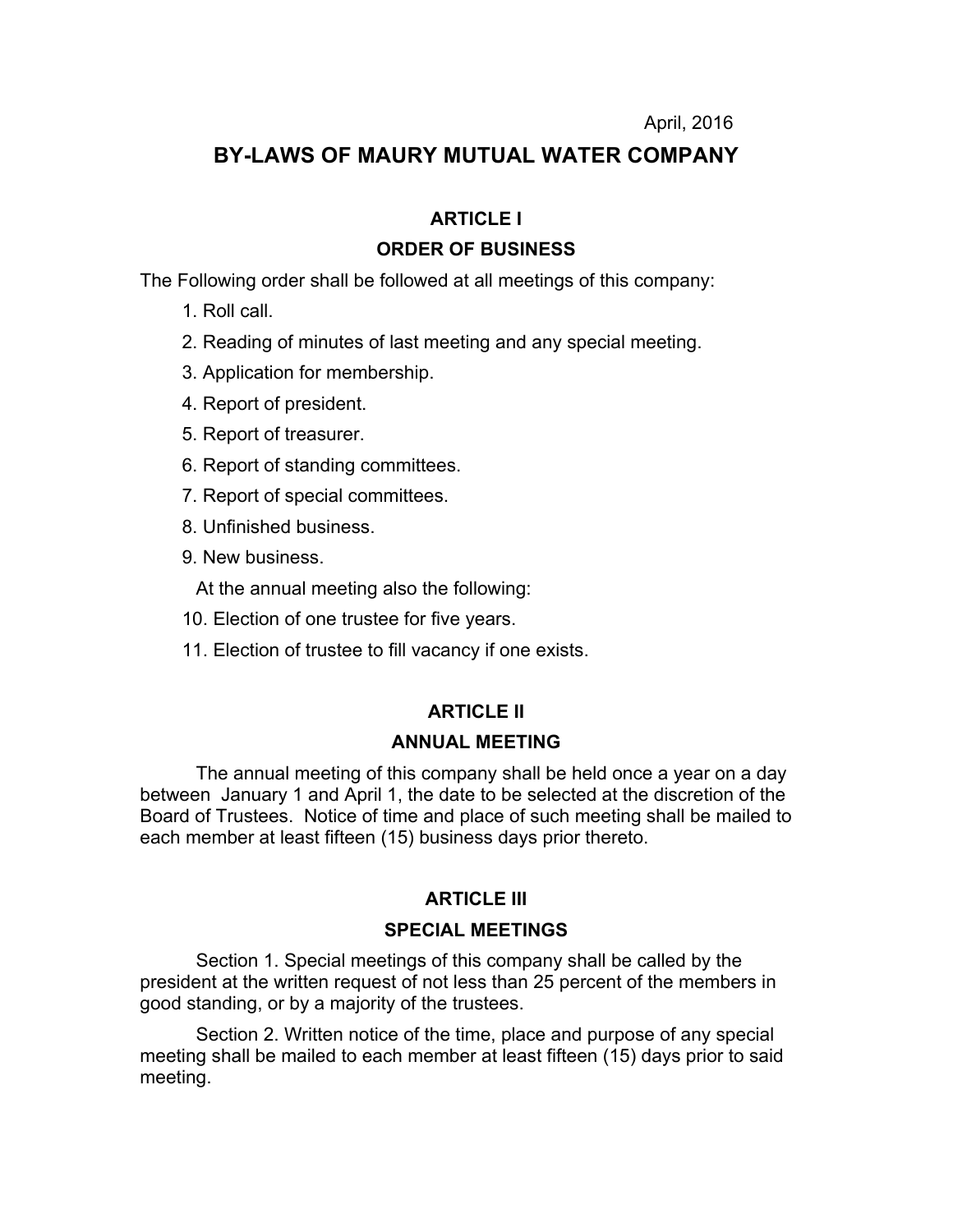## **ARTICLE lV**

#### **QUORUM**

Five or more members, either in attendance or by written proxy, together with a majority of the Board of Trustees, shall constitute a quorum at any annual or special membership meeting of the company.

# **ARTICLE V VOTING**

A member shall be entitled to one vote at all meetings, regardless of the number of shares held by the member. Voting may be in person at the meetings or by authorized written proxy received by the president prior to the meeting. Proxies must be signed to be valid. Any previously authorized proxy may be rescinded by the grantor if he or she is in attendance. Any member who is more than three (3) months in arrears in payment for water service shall not be entitled to vote at any meeting of the company. A majority vote of all members represented at any meeting either in person or by proxy shall be required on each issue or matter voted upon.

## **ARTICLE VI**

## **ELECTION OF TRUSTEES**

At the first annual meeting in March 1953, five (5) trustees were elected by ballot, one for one year, one for two years, one for three years, one for four years and one for five years. Each year thereafter one trustee shall be elected to serve for a period of five years to succeed the trustee whose term has expired. Any trustee may be removed by a two-thirds vote of the members in attendance, in person or by proxy, at any annual meeting or any special meeting called for that purpose.

Whenever a vacancy shall occur in the Board of Trustees, it shall be filled by the remaining members of the Board, who shall appoint a member in good standing in the company to serve as a Trustee until the next annual meeting, when a member shall be elected to serve the remainder of the unexpired term.

# **ARTICLE VII OFFICERS**

The officers of this company shall consist of a President, a Vice President, a Secretary, and a Treasurer. These officers shall be elected by a majority vote of the members of the Board of Trustees, from among their own number, at the first meeting of the Board following each annual meeting.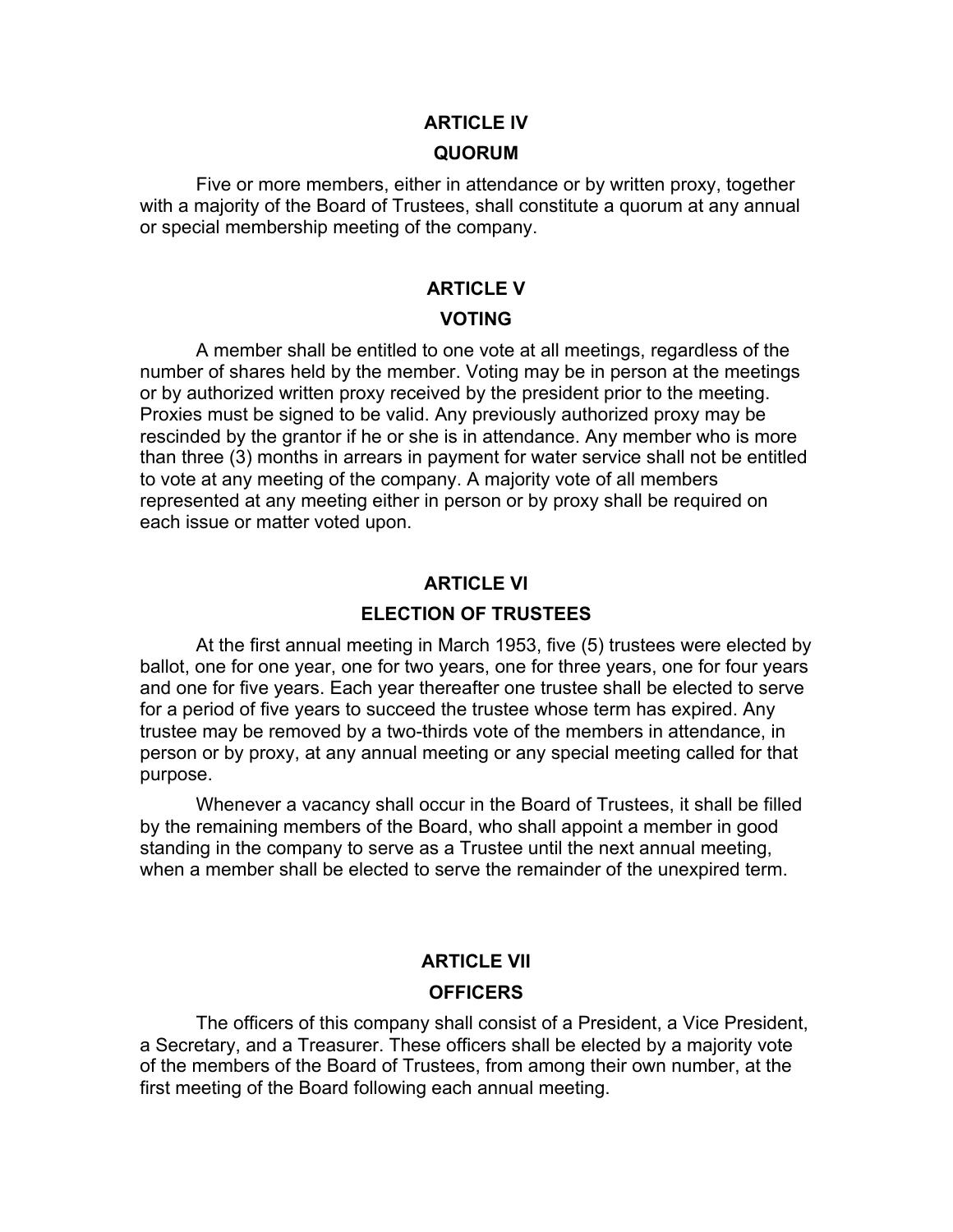## **ARTICLE VIII**

#### **TRUSTEE'S VETO POWER**

The trustees shall have power to veto any resolution passed by a majority of the company present and voting at any meeting. If notice of such veto is not announced at the meeting at which such resolution passed, then notice in writing shall be mailed to all members within ten (10) days after such veto. The resolution so voted may again be submitted at a special meeting, called for that purpose, and if then passed by two-thirds of the members present and voting, it shall be mandatory upon the Trustees to carry out the provisions of said resolution provided.

## **ARTICLE IX**

#### **DISBURSEMENTS**

All disbursements shall be made by check, signed by the Treasurer and one of the other officers, except that the Board may, at its option, authorize the Treasurer to pay regular monthly operating expenses which are less than a Board specified amount.

#### **ARTICLE X**

### **POWER OF TRUSTEES**

The Board of Trustees shall have power and authority to do all things necessary for the management of, to conduct the business of, and accomplishment of the purposes of the company, including all powers vested in trustees or directors as provided in the Uniform Business Corporation Act, with the exception that the Board of Trustees must secure the consent by majority vote of members present at a meeting called pursuant to Article II or Article III before the Board of Trustees may engage in a capital improvement program in excess of \$30,000.00

#### **ARTICLE XI**

#### **MEMBERSHIP**

A person, natural or artificial, shall become a member of the company for the purpose of obtaining water service upon the acceptance of an application by the Board of Trustees and upon the payment of a membership fee established by the Board, and upon payment of any additional connection cost which the Board determines to be necessary. Thereafter, a member shall pay such reasonable dues, charges, and assessments as may from time to time be fixed by the Board of Trustees.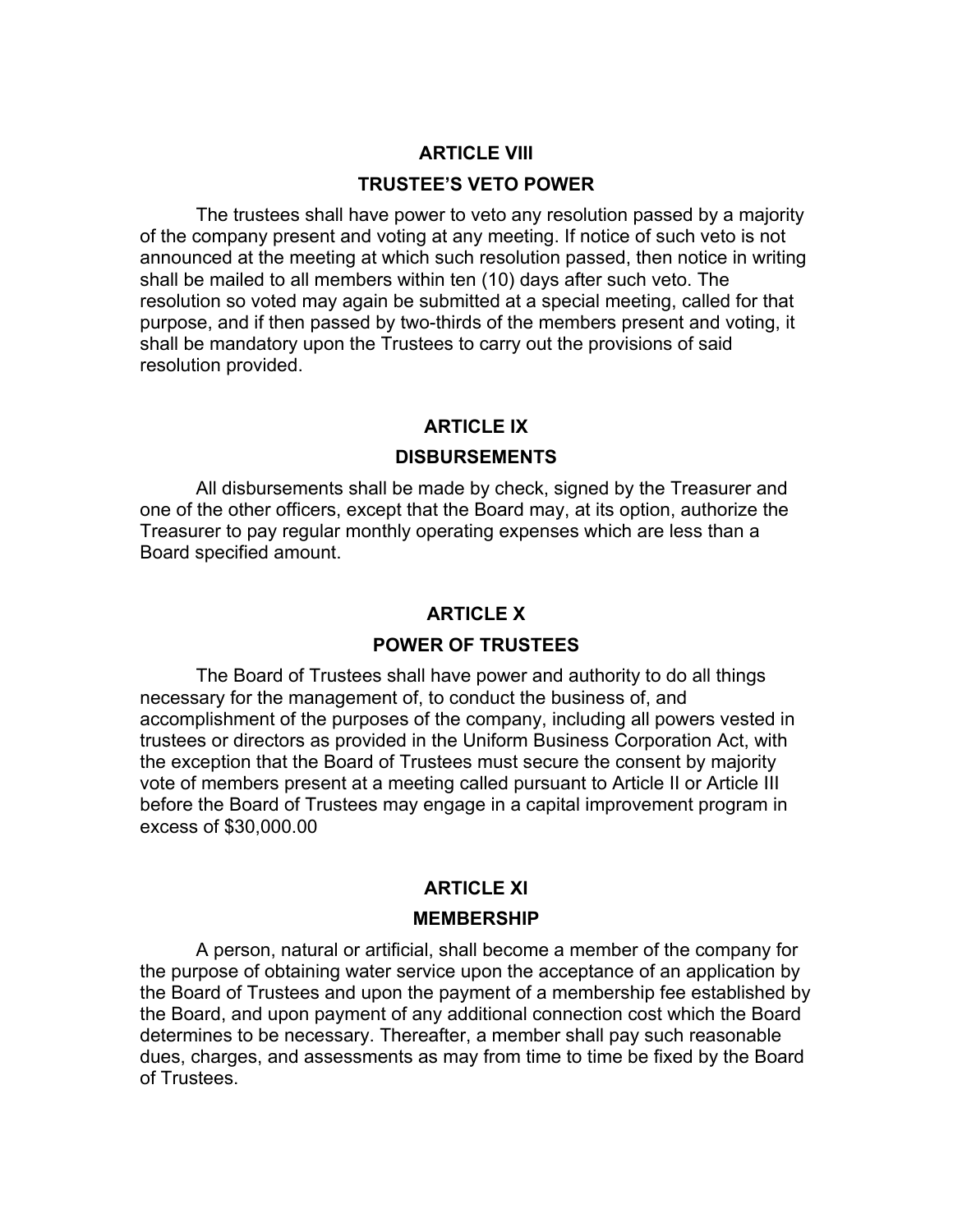The Board of Trustees is authorized to reject any application for membership when it shall have determined that the supply of water available in the main, at the property applied for, is not sufficient to provide service without diminishing the supply of water to the existing members.

Such membership shall be attached to a specifically described real property to be set forth in the application and shall entitle the owner thereof to water service only upon the property described.

Said membership shall be transferable only upon the passing of title to the real property to which it is attached, and upon the passing of the title, the membership shall automatically follow such title and vest in the grantee, devisee, or assignee, provided, however, in the event of division of any property to which any such membership shall be attached, the owner of such membership shall elect and designate to which portion of such divided property it shall thereafter be attached.

A member may relinquish his or her membership to the Board of Trustees and be reimbursed at a price of \$7000 less any delinquencies or other assessments owed to the corporation and excluding any connection costs that may have been incurred.

## **ARTICLE XII**

## **SERVICE**

One membership as herein referred to shall entitle such member to water for one dwelling unit on the property described in the membership application. Water service shall be through a three-quarter (3/4) inch water meter, unless the Board of Trustees specifically approves a meter of greater capacity. The terms and conditions of such capacity variance shall be at the discretion of the Board of Trustees.

Water for uses considered accessory to residential, including but not limited to family gardening, lawn watering, and livestock watering, shall be allowed provided the Board of Trustees may require the curtailment of such accessory uses if adequate water supplies for residential purposes becomes diminished or unavailable.

The Board of Trustees from time to time may find it necessary to restrict water usage for the good of the mutual membership or in the event that a State or local agency should require the restriction of water usage. Water conservation allotments could be assigned, if needed, to reduce an individual usage or reduce usage by the membership at large. And in such cases should a member violate the assigned allotment on more than one occasion, the Board of Trustees may restrict water flow to the individual meter or shut the water flow off for given periods of time should the usage be in violation of the terms of membership or be illegal.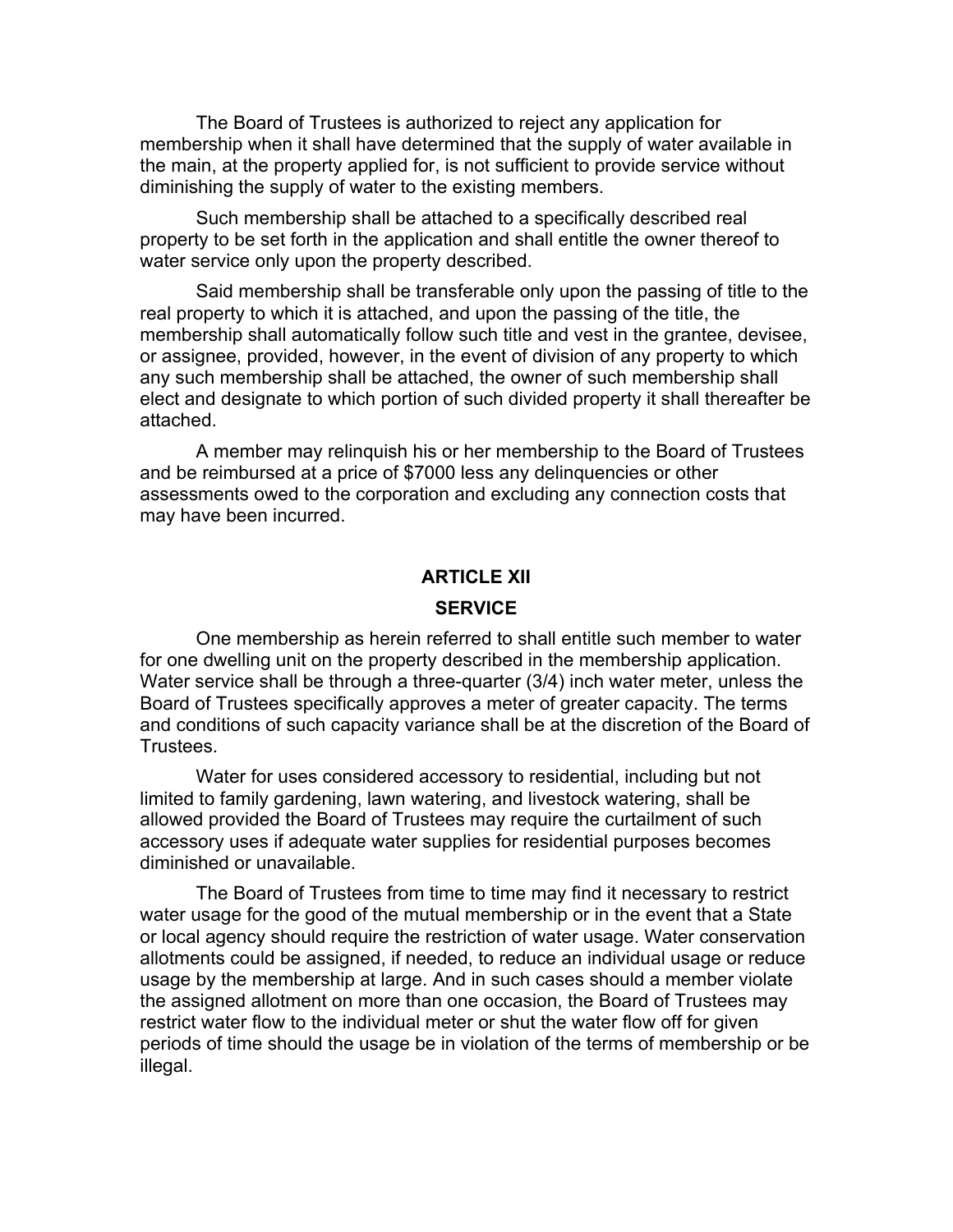All water services shall be metered and members are required to pay such fees, costs, and charges for water services as determined necessary by the Board of Trustees to meet the financial obligations of the company.

Allowable property usage is determined by King County Zoning Code. Maury Mutual Water Company is not responsible for enforcing King County Zoning; however in the interest of supporting legal property usage by our members, the Board will forward concerns regarding land use violations on property within our system to King County Department of Development and Environmental Services.

## **ARTICLE XIII**

## **SELLING WATER PROHIBITED**

No person holding a membership from this company shall be entitled to sell water for any purpose without first securing a permit from the Board of Trustees. In the case of an emergency the Company may sell or otherwise provide water to non-members.

In case of violation of the Article, the property owner shall be notified by registered mail demanding that he cease; and if he shall not do so within the ten (10) days after the date the notice is mailed to him, the Company shall have the right to shut off the water to the property involved. The water will be turned on promptly when the property owner has ceased such violation and when arrears, if any, plus interest and late fees are paid prior to turning on the water. The Board of Trustees will apply a fee consistent with the fee schedule for such purpose. The Trustees will determine a fee schedule for the purpose of turning on said water and can adjust the schedule once each calendar year as they deem appropriate.

For water shortage emergencies the Trustees can deem it advisable to buy or sell water (other than with the issuance of a water share). Any agreement must ensure that the membership has all priority rights to the availability of our own water sources and further, any contracts must have cancellation clauses sufficiently broad to protect the ongoing flow of water to the membership.

# **ARTICLE XIV**

#### **PAYMENT**

All charges for water shall be due and payable to the Treasurer on the last day of the month for the preceding period (such period to be determined by the Board of Trustees). If any water charge or assessment is not paid within fifteen (15) days after its due date, it shall become delinquent and the water shall be shut off from the premises of said member (after he has been notified by mail and given ten (10) days from the date of the notice to pay the delinquency). The water service shall not be restored again until all arrears, if any, plus interest and late fees are paid prior to turning on the water. The Trustees will determine a fee